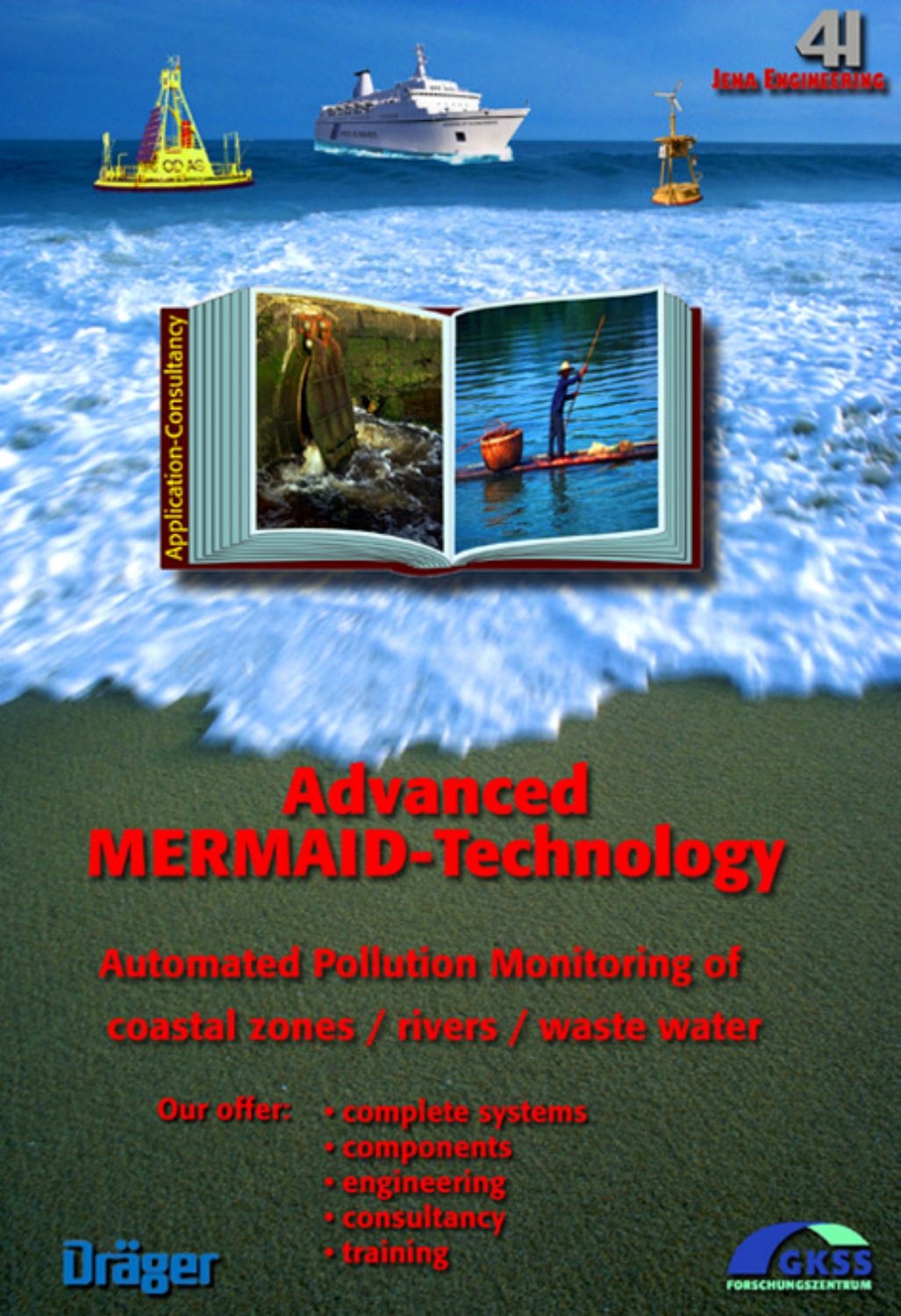



# **Advanced MERMAID Data System**

# **Concept**

The "Advanced MERMAID-Data System" is an automated, remote-controlled monitoring system for different applications in the aquatic environment. The centrepiece is a modular and versatile data system on the measuring station and at the office (land-based station), connected by a bi-directional telemetry.

The applications of the "Advanced MERMAID-Data System" range from automated monitoring of coastal areas, river/lake applications to industrial and domestic waste water control.

The "Advanced MERMAID-Data System" is especially predetermined for automated handling and remote control of complex biological/chemical sensors and analysers.

In contrast to many data systems on the market the "Advanced MERMAID-Data System" can be easily adapted to new sensors and chemical analysers provided by the customer or other manufacturers.

In complex environmental networks *one* "Advanced MERMAID-Data System" can be used for coastal and riverine control The "Advanced MERMAID-Data System" originates from the "Original MERMAID-Technology", improved and supplemented with hard- and software modules which were derived from years of operation by different users, e.g. German monitoring authorities.



# **Operational Principle**

# **Available Systems**

### **Coastal System**

- System on buoys, piles, platforms or light ships
- In situ sensors for meteorology, oceanography and biology
- All sensors from reliable manufacturers
- Online analysers for nutrients
- Event-controlled sampling
- Energy-optimized
- Telemetry: GSM, radio, Satcom

**River System** • System in a container at the

- banks of the river
- Continuous pumping
- Electricity needed • Online sensors for standard
- water quality parameters • Online analysers for nutrients,
- total organic carbon (TOC)
- Event-controlled sampling
- Telemetry: Phone, GSM, radio

### **Ferry System 1)**

- opportunity
- Continuous pumping
- All modules in metal racks, according to safety regulations
- Online sensors for oceanographic, biological and chemical parameters
- GPS position
- Telemetry: GSM, radio, Satcom

### **Waste Water System 2)**

- System on ferries or ships-of-• Modular systems for control of emissions from waste water effluents
	- Basic "Standard System" comparable to "River System"
	- Additional chemical analysers for specific effluents, e.g. metals or organics
	- Development of special analysing procedures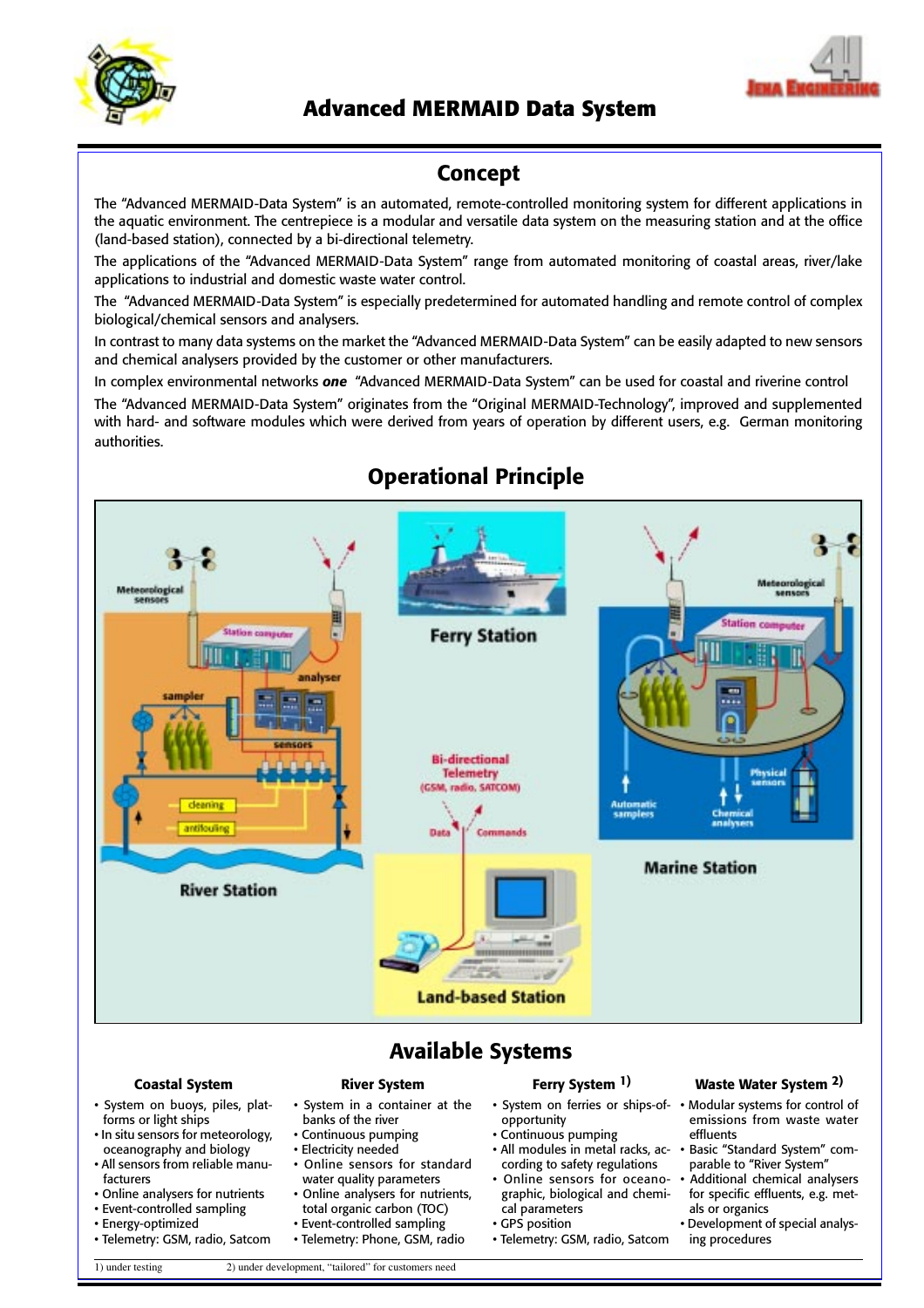



# **Coastal System**

### **Characteristics**

The "Advanced MERMAID Coastal System" has been developed for automated, cost-effective monitoring of coastal areas and estuaries. This system is always the best choice if energy constraints are important (solar cells + wind energy) and a remote station (buoy, pile etc.) has to be equipped with in situ instruments.

The modules of the data system are mainly the same as in all other *Advanced MERMAID Systems*. However, a special energy management takes care of the restricted energy supply and special precision sensors are selected which fulfill the requirements of oceanography (e.g. accuracy of salinity/temperature measurements). Other sensors or analysers are selected for the prevailing small concentration ranges in coastal ares (e.g. chlorophyll, turbidity and nutrients).

- System with all infrastructure can be installed on a customer-chosen platform (buoy, pile, light ship etc.)
- Use of in situ sensors -where possible
- Pumped water supply (switched on once per hour) only for chemical online analysers
- Precision sensors and nutrient analysers from reliable manufacturers are integrated
- Event-controlled sampling
- Cleaning of sensors: Depending on environmental conditions once per month (once per fortnight in tropical regions<sup>1)</sup>)



# **Typical Sensor Configuration**

### **Meteorology**

- wind speed and -direction
- global radiation, PAR
- air humidity
- air temperature
- air pressure

### **Oceanography**

- water temperature
- water level
- current speed/-direction
- conductivity
- turbidity
- oxygen

- **Chemical/biological Sensors**
- chlorophyll
- pH
- $\cdot$  algal classes<sup>1)</sup>
- **Analysers**
- $\cdot$  NH<sub>4,</sub> NO<sub>3</sub>/NO<sub>2</sub>, PO<sub>4</sub>, SiO<sub>4</sub> **Sampler**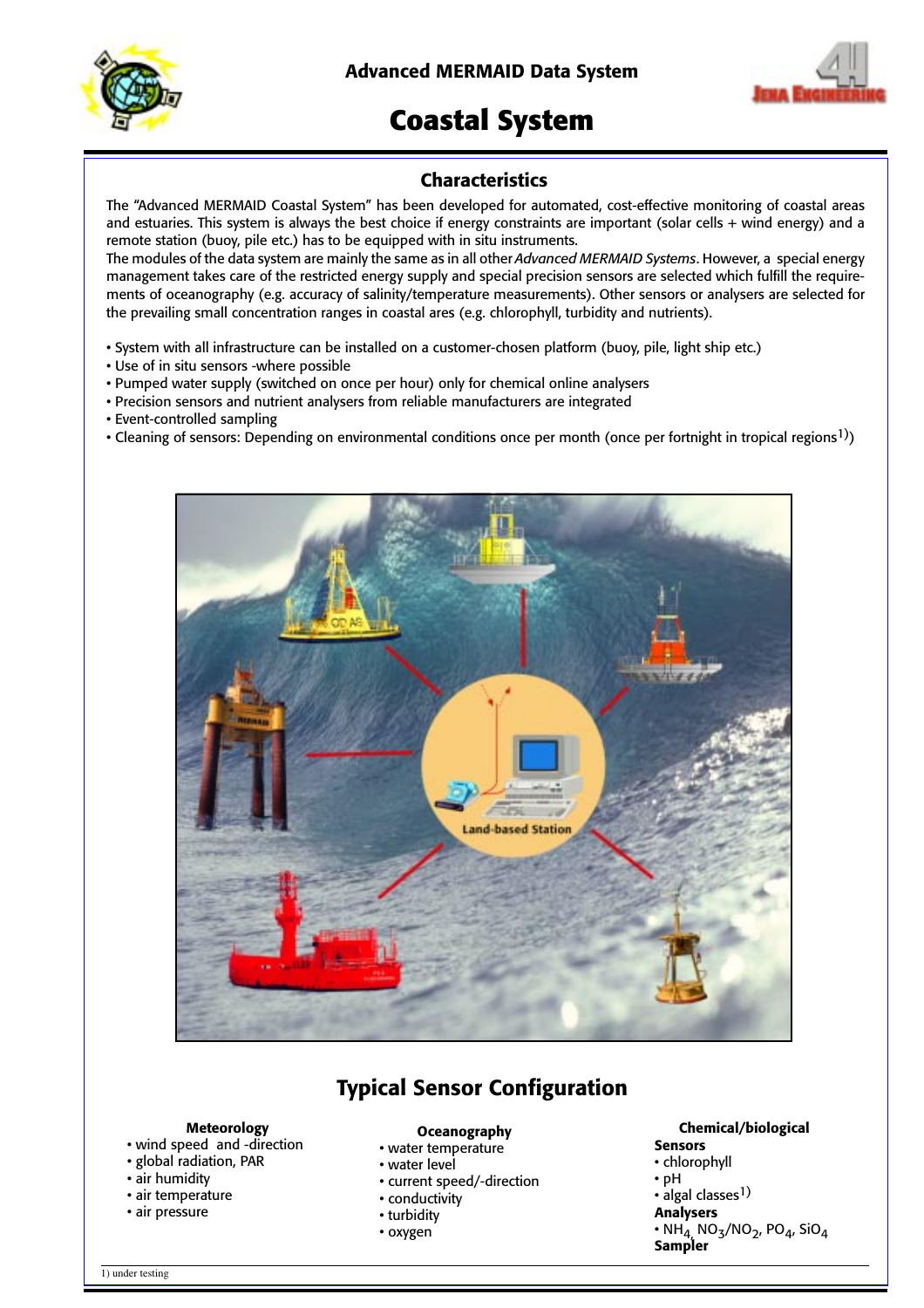



# **Coastal System**

### **Typical Examples of Carrier Systems**



**GKSS buoy "META" (13m ø)**



**in Weser estuary)**



**Former GKSS platform**



**4H buoy (2.5m ø)**





**Sensor frame on platform Equipment on GKSS platform**

Carrier systems for the "Advanced MER-MAID Data System" can be chosen by the customer. The type and size depends on the topographical and oceanographic conditions of the sea area (windspeed, wave height, sediment conditions etc.).

### **Typical Examples of Sensors and Analysers Manufactured by 4H Jena Engineering**



**Specifications**<br>Principle: Inductive Inductive  $0-50$  mS/cm<br> $1\%$  F.S. France:<br>Range:<br>Accuracy:<br>Output:  $4-20$  mA



**Specifications**<br>Principle: Wire strain Principle: Wire strain<br>Range: on request external<br>on request<br>1 % F.S. Accuracy:<br>Output:  $4-20$  mA



**Specifications**<br>Principle: Electrode Electrode<br>4-10 pH<br> $\pm$ 0.1 pH Range: 4-10 pH Accuracy: ±0.1 pH Output: 4-20 mA



**Specifications**<br>Principle: Clark cell Principle: Clark cell<br>Range: 0-20 mg/ Range: 0-20 mg/l Accuracy: ±0.2 mg/l Output: 4-20 mA



**Specifications**<br>Principle: Magnetic-indu Magnetic-inductive  $-5 - +5$  m/s<br>1 % F.S. Pange:<br>Range:<br>Accuracy:<br>Output:  $4-20$  mA





**Specifications** Manufacturer: ME Grisard Type: APP 5003 Principle: Batch analyser photometric<br>Parameters: NH<sub>4</sub>,NO<sub>2</sub>/NO<sub>3</sub>,PO<sub>4</sub>,SiO<sub>4</sub> rype.<br>Principle:<br>Parameters:<br>Special: Special: programmable Signal out: RS232 (0-10 V)



**Specifications** Manufacturer: ME Grisard Type: SM 42 Principle: acoustic phase shift Range: 0-2, 0-6 m/s Accuracy: 1 % F.S. Output: 0-20 mA, digital

1) not yet tested by MERMAID team



**Specifications** Manufacturer: ME Grisard Type: IL 2120 Principle: Fluorescence Range: 0.03-250 mg/m3 Resolution: 0.03 mg/m3 Output: 0-20 mA, digital



Output:



**Specifications** Manufacturer: Chelsea Type: Aquatracker III Principle: Fluorescence Range: 0.01-100 mg/m3 Accuracy:  $\pm 0.02$  or 3% FS<br>Output: 0-4 V



**Specifications** Manufacturer:<br>Type: Aanderra<br>RCM 11 Principle:<br>Range: ADCP<br>0-300 cm/s<br>0.3 Resolution:<br>Accuracy:<br>Output:  $\pm$ 0.15 cm/s Aanderra SR10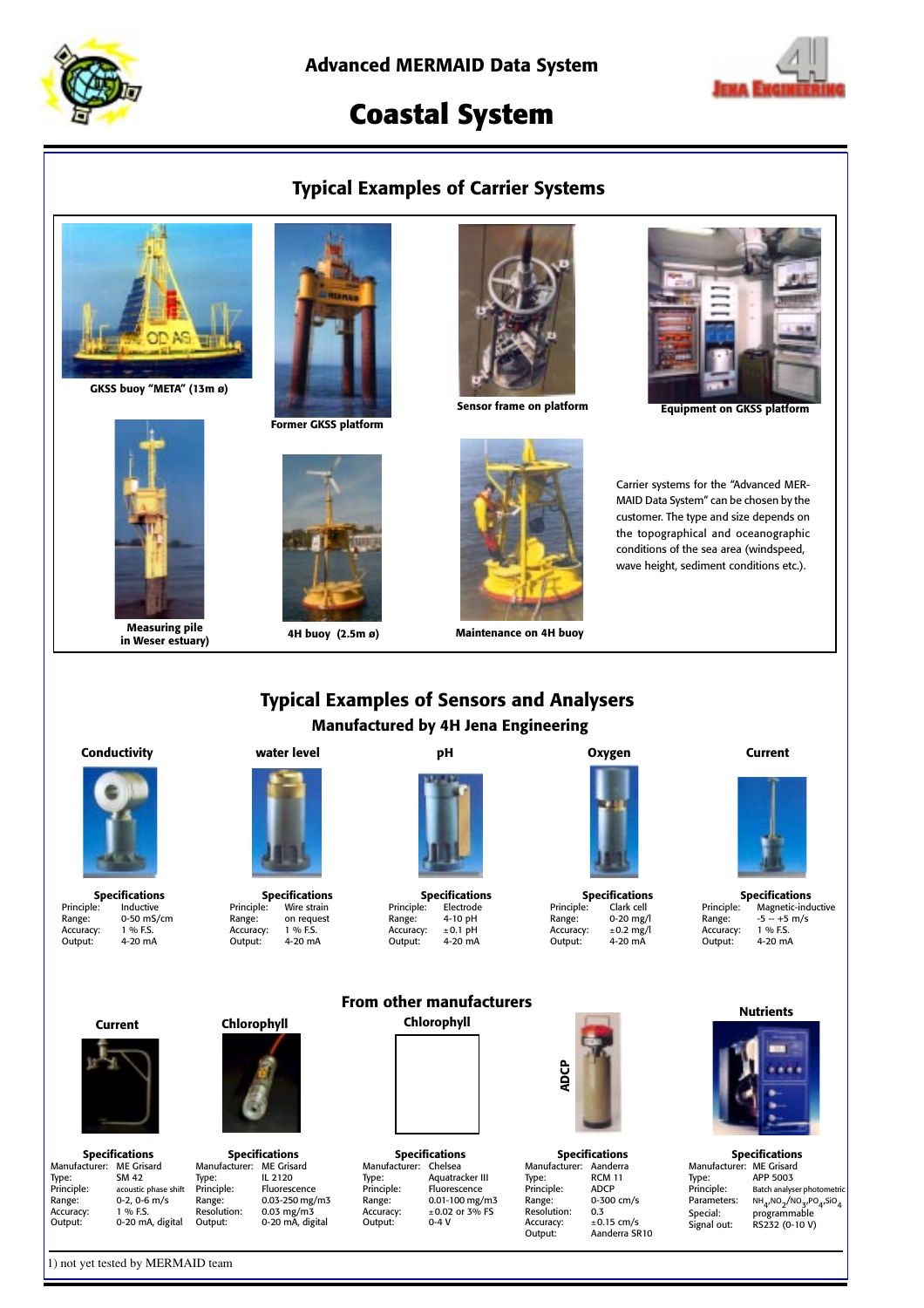



# **River System**

### **Characteristics**

The "Advanced MERMAID River System"has been developed for automated, cost-effective river monitoring. This system is always the best choice if enough energy is availabe and water can be pumped into a container at the bank of the river.

The modules of the data system are mainly the same as in all other *Advanced MERMAID Systems*. However, special hydraulic and analytical modules take into account the special requirements for water quality control of rivers, lakes or drinking water reservoirs.

- System with all infrastructure installed in a weatherproof, air conditioned 10-foot container
- Water is pumped by an underwater pump through a specialised flow system (see below)
- The flow system has reliable and tested online sensors for standard water quality parameters from reliable manufacturers
- Chemical analysers from reliable manufacturers are integrated
- Event-controlled sampling
- Depending on environmental conditions optional cleaning and antifouling modules can be integrated
- Maintenance interval: Once per month (once per fortnight under tropical conditions<sup>1)</sup>)



# **Operational Principle of the Flow System**

# **Typical Sensor Configuration**

### **Meteorology**

- wind speed and -direction
- global radiation, PAR
- air humidity
- air temperature
- air pressure
- water temperature • water level
- current speed
- current direction
	-

**In situ (outdoor)**

### **Water Quality (Sensors)**

- conductivity
- turbidity
- oxygen
- chlorophyll
- pH • algal classes $^{1)}$

### **Water Quality (Analysers)**

- ammonia
- nitrate/nitrite
- o-phosphate
- silicate
- organic carbon (TOC)<sup>1)</sup>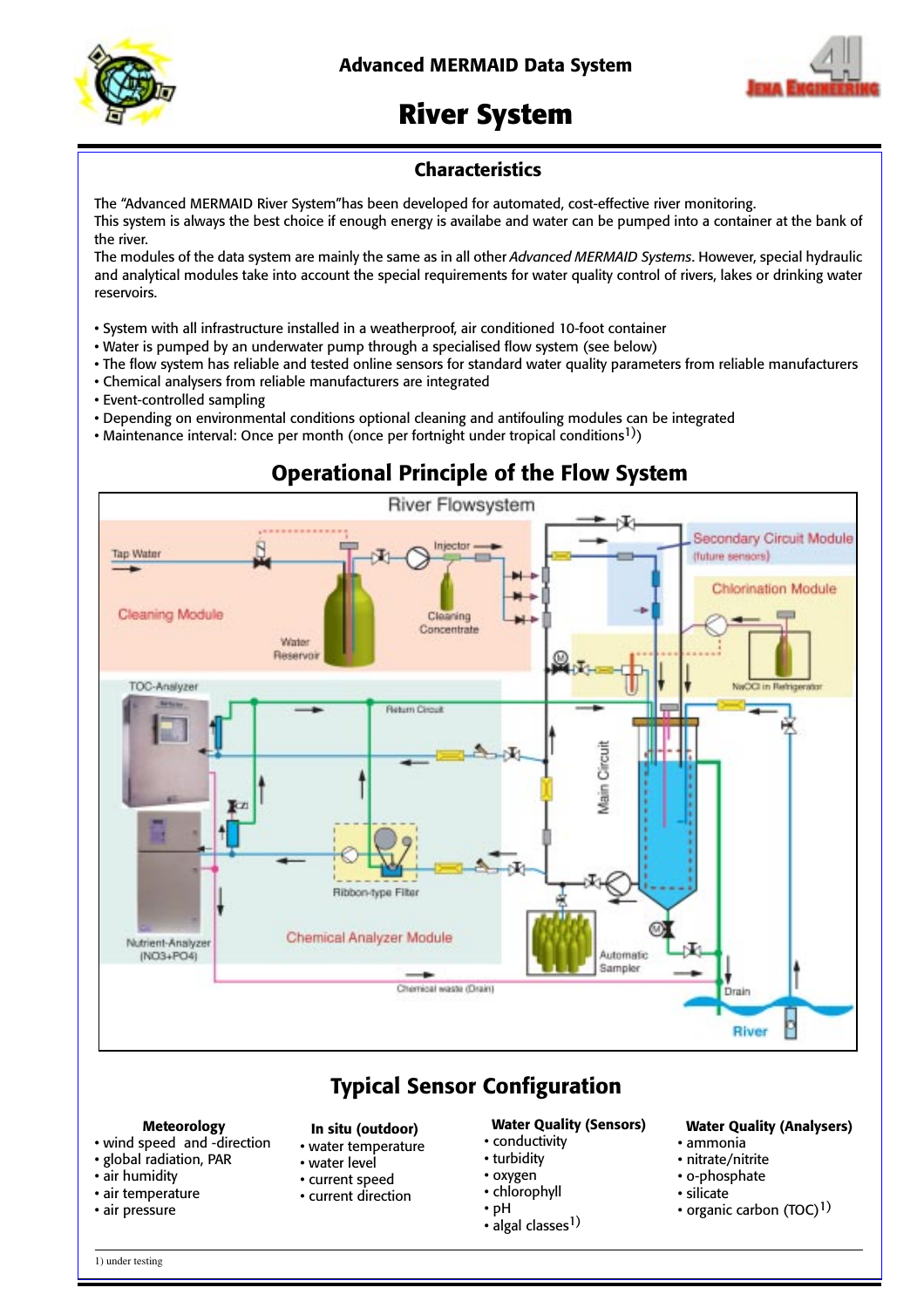



# **River System**

# **Components of the River System**





Foto of the flow system **Arrangement of equipment in the container** 

## **Typical Examples of Sensors and Analysers**

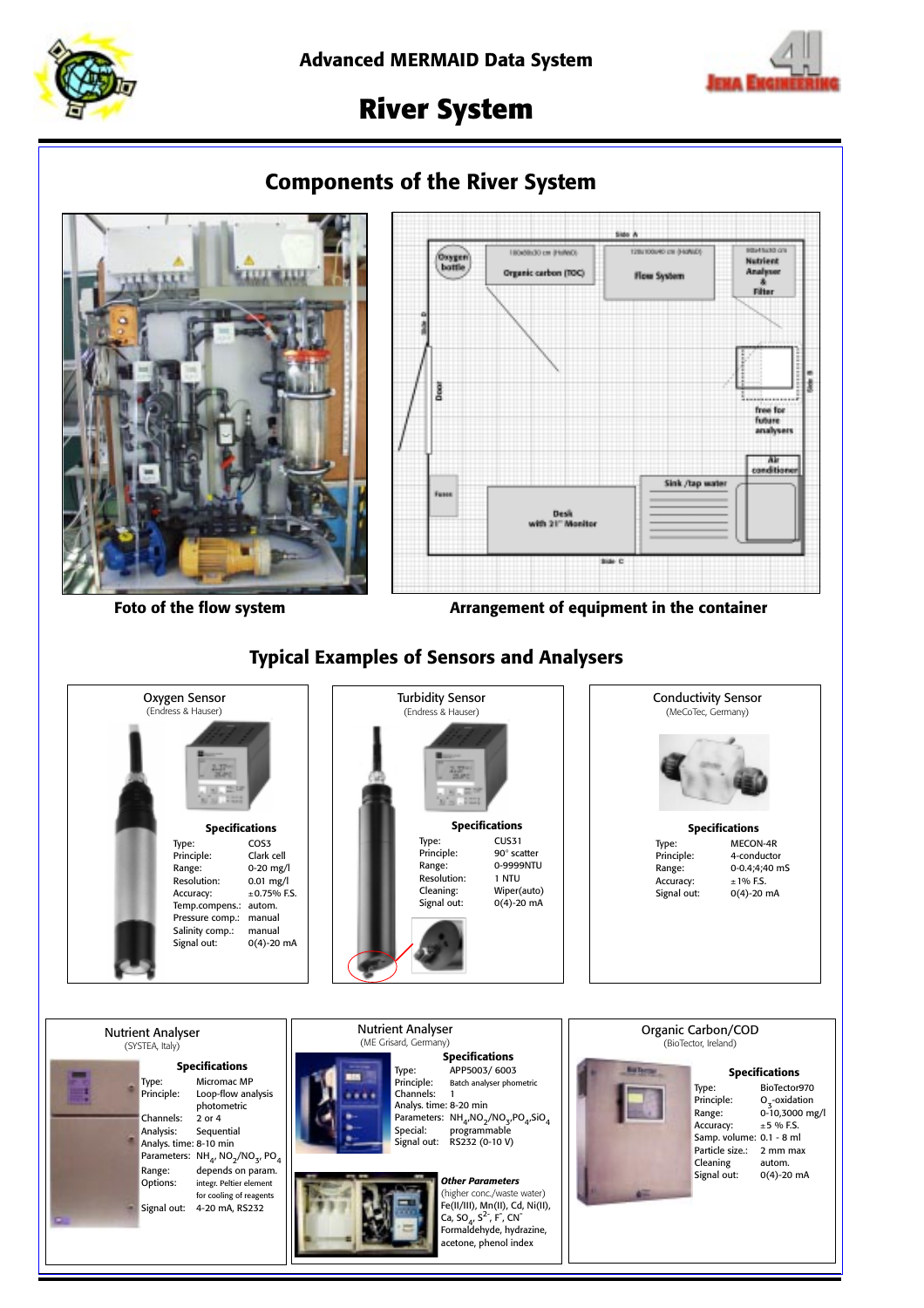

**Advanced MERMAID Data System**



# **Data System for all Applications**

### **Characteristics**

The data system which is nearly identical for all applications is a modular, versatile tailor-made data handling system which covers all important monitoring tasks as data acquisition, -telemetry, -storage and -presentation. In contrast to many simple data loggers it features full control of all equipment on the remote (marine or river) station from the office by bi-directional telemetry. On the other hand, all sensors and the more sophisticated online analysers on the remote station are controlled and "supervised" by the system. Failures are detected (remote diagnosis) and often can be corrected from the office (e.g. by downloading of software modules). New sensors can easily be integrated either by the customer (a "cooking recipe" with documentation is part of the software package ) or by 4H Jena Engineering.

- error-tolerant system
- simple handling
- online documentation, online help
- messages in plain English or German
- database with import/export
- remote diagnosis via telemetry
- quality control of data & procedures
- open architecture
- documented interfaces
- tailorable for performance and costs
- data presentation via internet
- secure system



Typical Configuration of a large marine/river Station

The hardware of the marine/river station consists of PC-compatible, industrial components. Depending on the application (number of interfaces, space, energy, type of carrier system etc.) different components can be chosen (single board computer or 19" systems).

### **Hardware**



PC in 19" frame for large systems with many interfaces



PC 104 single-board for small, energy-minimized systems

### **Software**

- works on all standard PC hardware
- acquisition of data from analog and digital sources
- quality check of raw data
- computing of physical values with
	- basic mathematical functions - polynomial functions
	- trigonometric/hyperbolic functions
	- UNESCO formulas for seawater
	- special calibration functions, e.g. for PT100,  $O<sub>2</sub>$
	- integrals for smoothing
- averaging of physical data (10 s to 1 h)

### **Marine/River Station**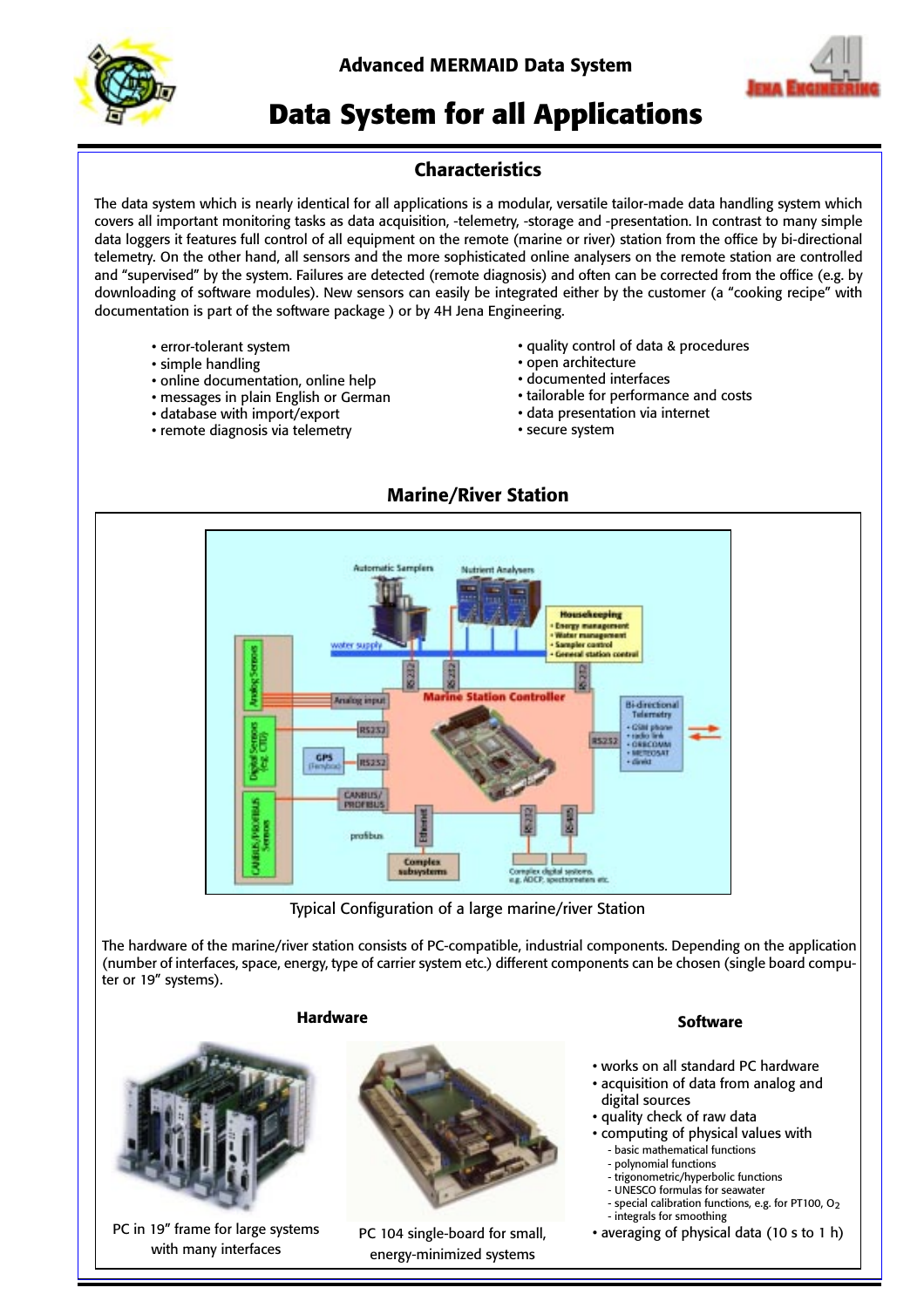

**Advanced MERMAID Data System**



# **Data System for all Applications**

### **Telemetry**

The task of the telemetry is a cost-effective bi-directional communication between office (land-based station) and the marine/river station. The customer can choose between different telemetry modules, according to his needs, e.g. cellular phone (GSM) for near shore locations or satellite communication for distant coastal regions. It is possible to use two or more telemetriy modules at the same time, e.g. one for commands and another for the "bulk" data.

Examples for telemetry modules

- Cellular phone (GSM)
- Telephone line (modem)
- radio (VHF) with packet radio(digital) modem
- radio modem (433 MHz)
- ARGOS satellite (uni-directional, ~10-30 kB/day)
- METEOSAT satellite (uni-directional)
- ORBCOM satellite (mailbox principle)
- local: RS232, TCP/IP

|                     | <b>Treiber</b>               |                   |                                       |                  |                  |
|---------------------|------------------------------|-------------------|---------------------------------------|------------------|------------------|
| <b>Treiburg A</b>   | 101104                       | <b>Edminator</b>  | 3.64                                  | Teksbisen        | $\mathbf{A}$     |
| <b>Trusteen 6</b>   | 10.1968                      | <b>Education</b>  | <b>GRAN</b>                           | Teknikowski      | $\mathbf{B}$ .   |
| <b>Traduce di</b>   | 6.064                        | <b>Education</b>  | <b><i><u><u>biologica</u></u></i></b> |                  | 3                |
| <b>Transport Rd</b> | <b>COM</b>                   |                   | <b>ALIMBAC</b>                        |                  | B.               |
| <b>Trusteen E</b>   | <b>图 X W M</b>               | THE               | <b>Backs</b>                          |                  | W.               |
| <b>Tradition F</b>  | 10,044                       | <b>FIAR</b>       | <b>Euros Pin</b>                      | <b>Teknissan</b> | -12              |
| Trading G.          | <b>ICKWA</b>                 | Electroni         | <b>Dates PJW</b>                      | <b>Teknikowa</b> | 15               |
| <b>Templement</b>   | <b>IC CASE</b>               |                   |                                       |                  | $\mathbf{H}$     |
| <b>Trustane</b> &   | <b>IC CHIA</b>               | <b>Education</b>  | <b>Skrivenad</b>                      |                  | <b>B</b>         |
| Territors J.        | <b>Electronical</b>          |                   |                                       |                  | œ.               |
| Tradition &         | 91,6241                      | <b>BITKA</b>      | 3.68                                  | Intrinsen        | B.               |
| Tredium 1.          | <b><i><u>Exempty</u></i></b> |                   |                                       |                  | $\mathbf{r}$     |
| <b>Treature Ed.</b> | <b>IC OBA</b>                | <b>Electron</b>   | and in                                | <b>Radio</b>     | M                |
| <b>Treatmen M.</b>  | <b>ICKWA</b>                 | <b>Electronic</b> | days                                  |                  | $\mathbf{H}$     |
| Tredioec (i)        | <b>Filter</b>                | <b>ENIME</b>      |                                       |                  | $\boldsymbol{n}$ |
| Tradition #1        | <b>Bleck process the</b>     |                   |                                       |                  | 图                |

Menu on land station for choice of telemetry

### **Land-based Station**

The hardware of the land-based station consists of a standard *Pentium IV/1.5 GHz* processor with 21" monitor. The operating system is *Windows NT* or *Windows 2000* with standard resources.

### **Characteristics**

- networking functions (remote diagnosis, multi-user, data presentation, data import/export via internet)
- optimised data base for administration of large data sets • simple user interface with online help functions
- implementation of new devices by the user in a programming
- language of his choice, e.g. C++, DELPHI, Visual Basic • "tailor-made" program modules according to user needs
- multi-language user interface
- tools for diagnosis, administration and error detection
- tools for remote diagnosis on the marine/river stations

### **Database**

As standard data base "PARADOX" is used, since the access time is about 10 times faster than with SQL-oriented data bases. However, for special user needs the implementatipon of *dBase* or *ORACLE* is possible due to the *Borland Database Engine* as interface.

Different database tools are included in the software which allows the maintenance of large databases (e.g. back-up, restore, and repair).

Data import/export from and to MS EXCEL/ ASCII is carried out directly from the user interface of the land-based station.

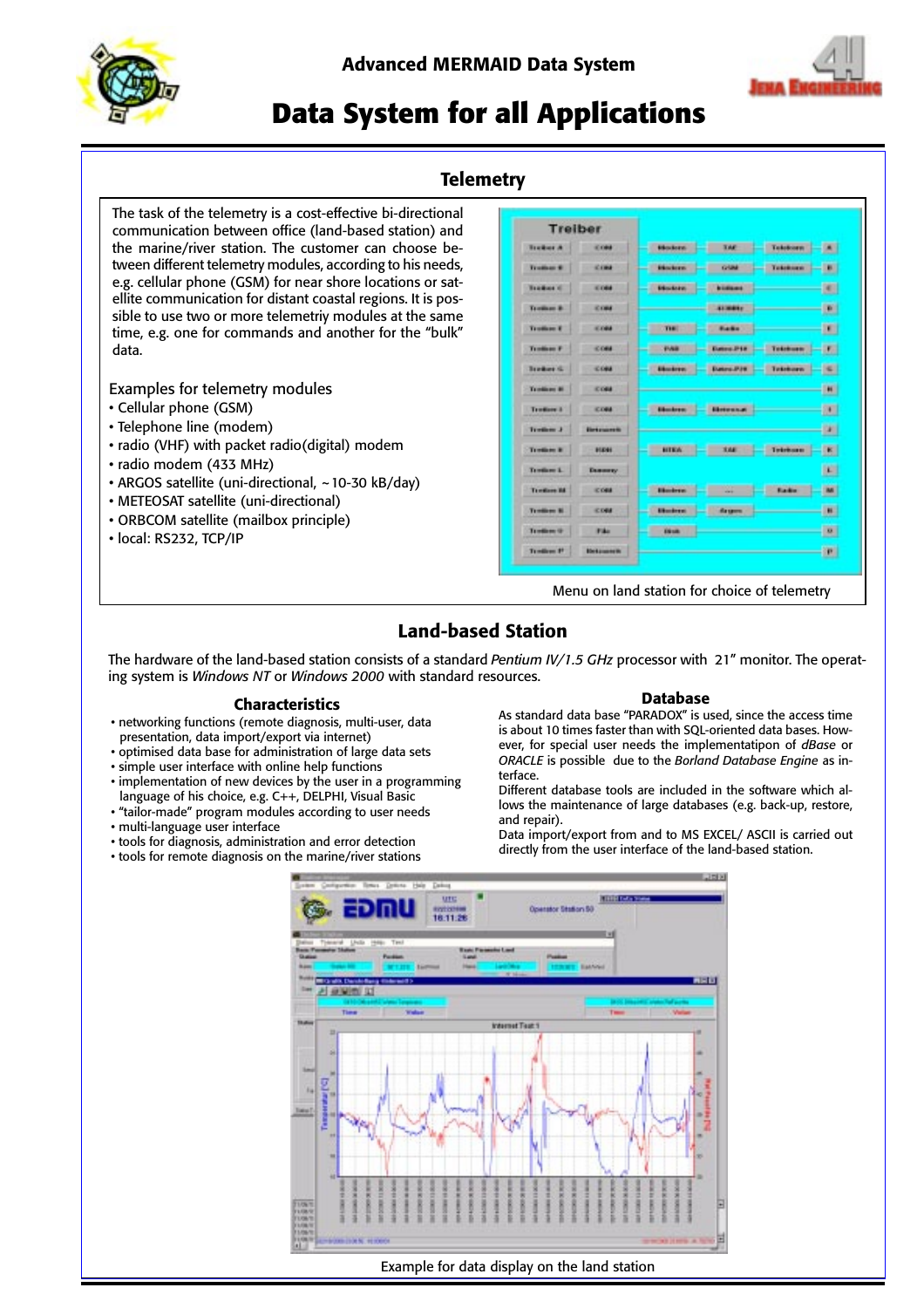



# **Consultancy and Training**

# **System Design**

- Design of automated systems for water quality monitoring according to the specific needs of the customer
- Design of "tailor-made" systems for measurements of oxygen, chlorophyll, algal species, nutrients (ammonia, nitrite/nitrate, o-phosphate, silicate), pH, turbidity, temperature, conductivity, current velocity, -direction, water level , meteorological parameters.
- Adaption and integration of process equipment from different manufacturers into automatic monitoring systems, e.g., algae monitors, BOD/COD, oil analysers etc.

# **Training & Education**

- Training of personnel for monitoring tasks; this includes instrument handling, instrument maintenance, quality control and on request may include "traing on the job".
- Education of scientists for monitoring strategies, data evaluation and water quality management

# **Project Implementation and Consultancy**

- Project design for specific monitoring tasks; this may include measurements, data evaluation strategies, modelling and statistical approaches
- Project planning, project coordination and project implementation for integrated monitoring projects (automated monitoring networks  $+$  data evaluation  $+$  modelling).
- Consultancy for specific problems in water quality control, water quality assessment and water quality management etc.

# **References**

- MERMAID stations in the Elbe estuary, operated by the GKSS Research Centre for development purposes
- MERMAID technology installed in the official German monitoring network "MARNET", operated by the German monitorng authority "Federal ´Maritime and Hydrographical Agency, BSH" in the North Sea / Baltic Sea
- "Advanced MERMAID Technology" as prototype system for Asian waters in Indonesia ("Brantas-project", running)
- Different training courses in Germany ("summer schools"), in Africa, Asia and South America